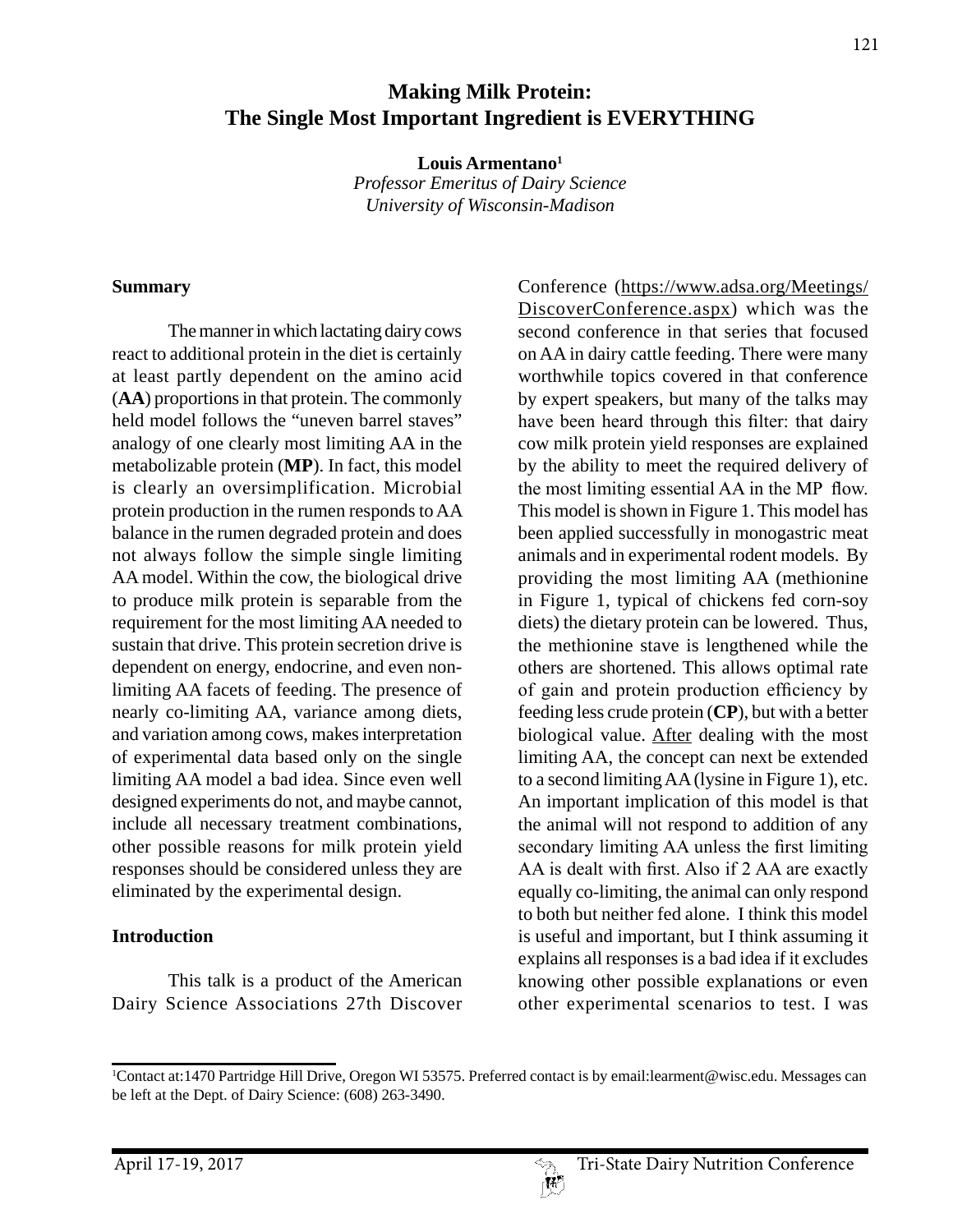asked to summarize the Discover conference for a group in Australia, and that talk led to this invitation. While I did work in AA and proteins early in my career, and somewhat thereafter, in this paper, I draw heavily on the talks presented at this Discover conference by Jeff Firkins, Mark Hannigan and Alex Hristov. They are not coauthors of this paper, and any opinions expressed or mistakes are on me, but much of what is written here was based on my interpretation of what they presented.

# **Protein and Energy Feeding**

Any separation between protein and energy in ruminant feeding is a tenuous separation at best. Energy characteristics of the diet drive microbial protein yield in a tightly coupled process. Part of this linkage is shown in Figure 2.Without deriving energy from fermentable carbohydrates, microbes cannot reproduce. They must reproduce in order to provide a daily output of microbial protein to the small intestine, an important part of the MP for the cow. But Figure 2 should not be interpreted only as energy driving MP yield. If microbial production is limited by some deficiency of the quantity, or quality, of the rumen degradable protein (**RDP**), then carbohydrate fermentation can suffer as the rumen microbial population fails to maintain itself. This reduction in carbohydrate disappearance reduces volatile fatty acid absorption for the host cow and can limit carbohydrate disappearance in the rumen. The latter may enhance fill and limit intake. So the 2 processes are completely interdependent in the rumen. As we shall see, they are interdependent in the host animal metabolism as well.

Energy characteristics of the diet effect response to dietary protein in other ways as well. Changing dietary energy source can increase or decrease intake, which then changes intake of protein at any fixed protein concentration in the

diet. Experiments with cows are almost always with ad libitum intake, so this effect can never be ignored. As intake increases, rate of passage increases, and this increases the proportion of dietary protein that is rumen undegraded if the degradation rate stays the same. Energy intake and nature of dietary energy also affects milk protein yield and drive to produce milk protein, which will be partly discussed later. The flip side of this is that increasing dietary protein concentration can influence energy nutrition of the cow. Increased dietary protein concentration may increase intake which affects energy balance and also further increases AA intake.

# **Microbial Protein**

Microbial protein makes up about half of the MP available to the lactating cow. It is relatively constant in its AA make up. Based on the proportions of AA in this protein, it looks like rumen bacteria is a good match for milk protein, at least in methionine and lysine (Figure 3). It is similarly a pretty good match in histidine, which has about the same concentration as methionine in both milk and rumen bacteria. However, the reader must be aware that this is only true if the efficiency of converting methionine to milk protein is exactly the same as for lysine and other AA. Not shown in Figure 3 is the histidine content of milk and bacteria. These concentrations in milk are similar to methionine, although His in bacteria may be slightly lower (Volden and Harstad, 1998). Histidine in feeds ranges from 1.7 to 3.2% of CP.

Because the AA pattern of microbes differs from that in the feed, rumen undegraded protein (**RUP**), and is fairly constant and of good quality, maximizing microbial growth is important. Figure 4 shows that microbial population growth rate can respond to differences in AA. In this in vitro experiment, microbial growth was clearly stimulated by adding all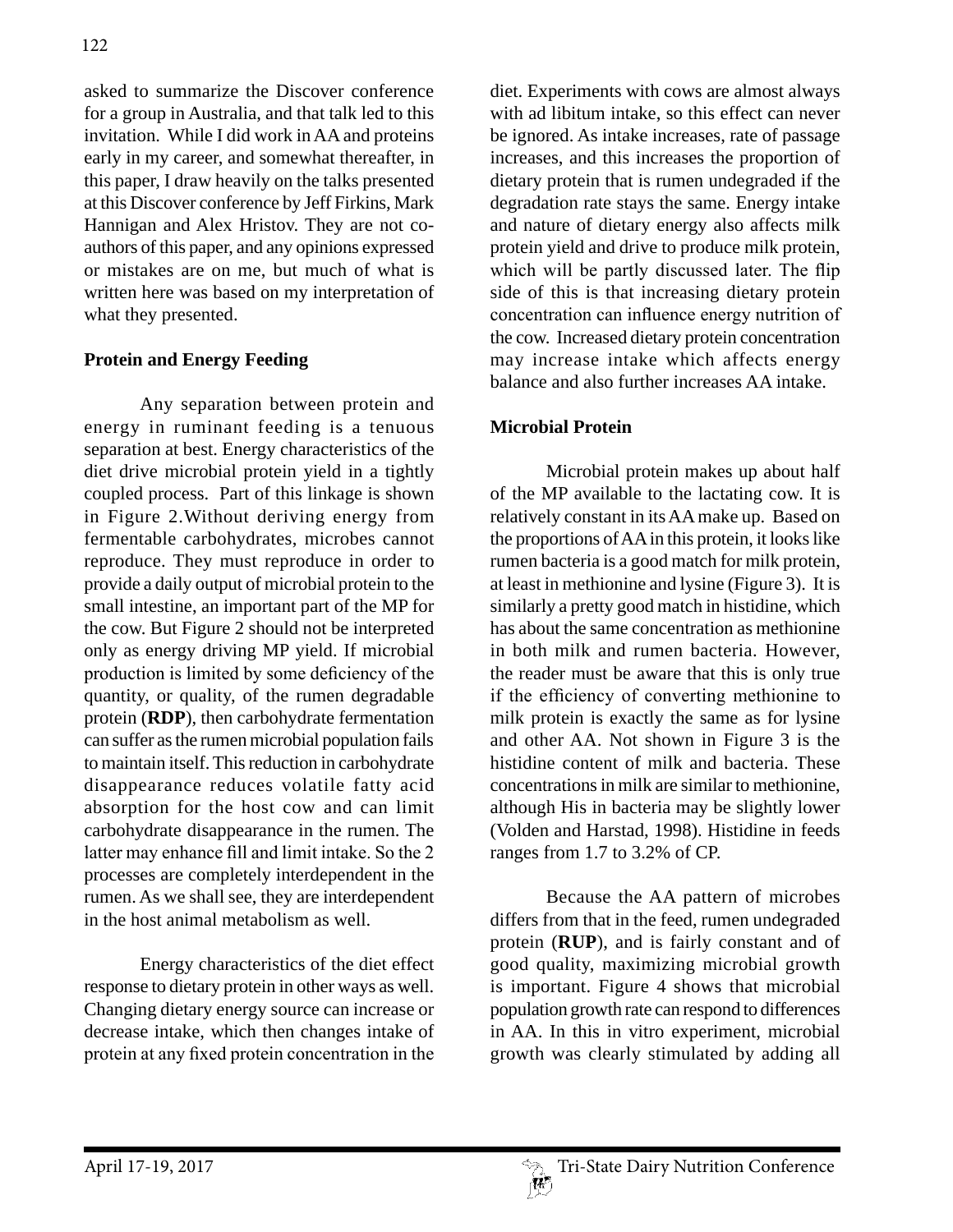20 AA compared to only using ammonia. This shows that the AA content of the RDP is important. What is more interesting is that removing leucine and valine from this mix of AA reduces microbial growth. That would suggest that one or both of these is limiting for this population if we want to apply the barrel to a mixed population of microbes. However, if we now remove the third branched chain AA, isoleucine, we restore most of the lost growth! And even more interesting is the same thing happens with the 2 aromatic AA, tyrosine and phenylalanine. Removing tyrosine reduced growth and then additionally removing phenylalanine restored it. These are examples of an imbalance or antagonism, and is likely due to competition among microbial strains, but it definitely does not fit the concept of a single limiting AA. Also, note that this relates to the ideal composition of the AA content of the RDP, not the RUP. Granted these are extreme changes, the RDP will never be totally devoid of any AA as is done in these in vitro experiments. Still, it shows the potential influence of AA in the RDP, and these AA are not methionine, lysine, and histidine, which are commonly the ones that are thought to be limiting in RUP.

### **Efficiency and Co-Limiting Amino Acids**

The efficiency with which an AA is converted to the same AA in milk protein cannot be a biological constant. Amino acids are subject to an obligatory waste.This is dependent on absorption, but if we consider only MP which by definition is absorbed, there is almost certainly some minimal catabolism of AA post-absorptively which cannot be avoided. It is likely that as the absolute requirement is approached, this catabolism may increase. Even if this is not true in an individual cow, it will almost certainly look this way in a group of cows. What is of most consequence is that once we exceed the requirement, then we induce

inefficiency (Figure 5). Therefore, anytime the efficiency of use of an AA is calculated from a study, we must consider where we are in the supplementation range (Figure 6). If a second limiting AA is closely co-limiting, adding the first will result in reduced efficiency of this first limiting AA.

Figure 7 is a summary I did quite a while ago when the main supplements for AA where methionine is alone or supplemented with lysine. Therefore, studies were done as either methionine supplemented or both, but not lysine without methionine. Note there is a small response in protein concentration to supplemental methionine alone, and this small response was significant; therefore, it must have been pretty consistent across studies. The response to both methionine and lysine is clearly larger. Does this mean methionine is consistently first limiting and lysine is very close? This would mean that even small amounts of added methionine cross over to lysine becoming first limiting. This is the only logical interpretation under the barrel model, but is it correct?

Although methionine and lysine have received the most attention, it is clear that histidine is also important. Figure 8 shows a response fo histidine alone, with not additional statistical response to additional methionine or lysine on top. There may be some indication of a response with methionine added. According to the barrel model, this means histidine is first limiting, and maybe methionine is second limiting and lysine is not important. However, this study did not test the effects of either methionine or lysine alone. By the barrel model, we assume the cows would not have responded, but we do not know this for sure from the data.

Figure 9 shows the response to histidine, methionine and lysine alone and separately. Is there a small response to each of the AA that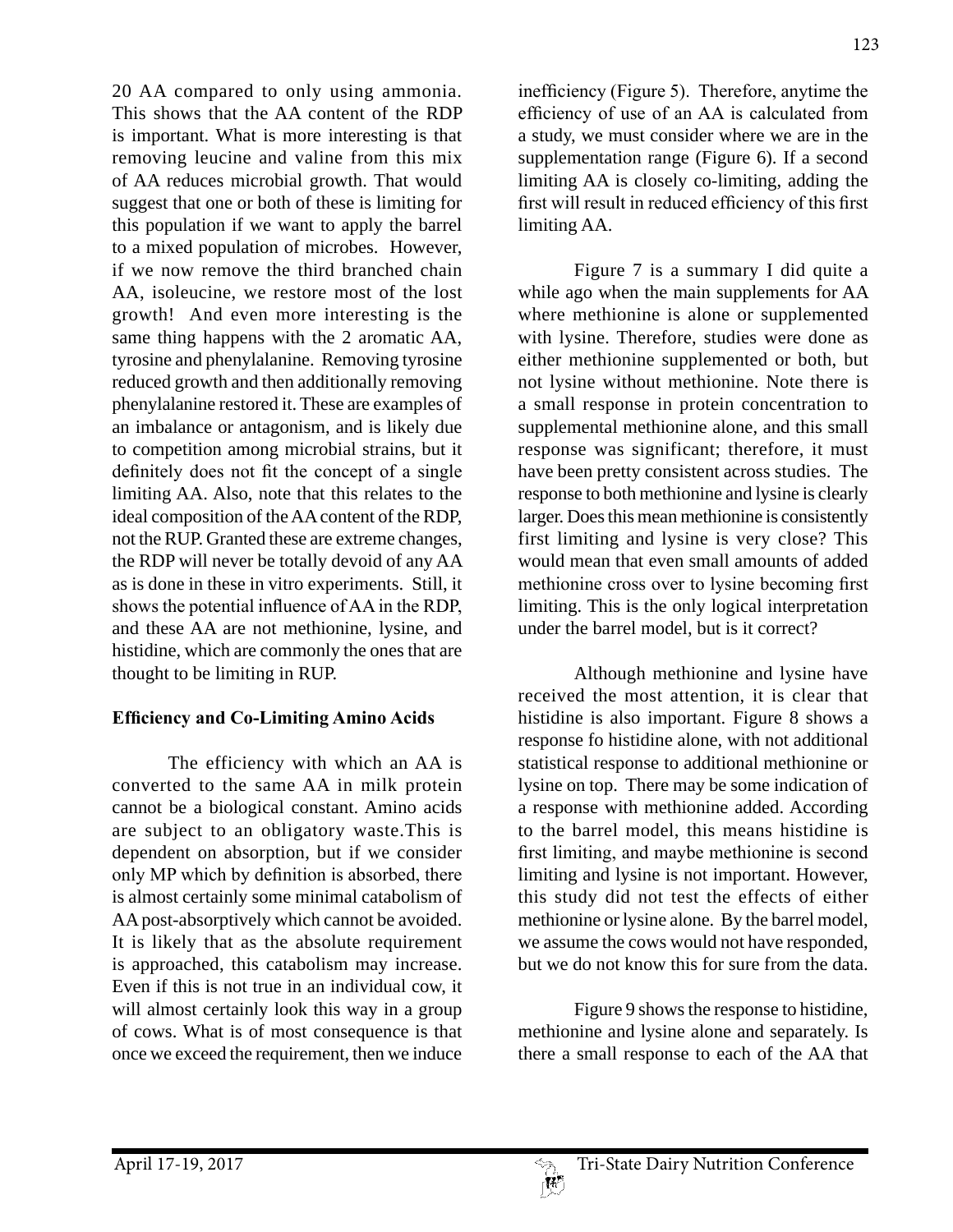then sums up? If each is exactly co-limiting, there should be no response to any of them alone. Maybe some cows are first limiting in methionine, others in histidine and still others in lysine. If they are very closely co-limiting in the diet, that kind of cow-to-cow variation would not be surprising. The strategy in this and many other more recent AA studies is to add AA as a replacement for dietary protein. This study, which is a very well designed study with already many treatments and controls, does not answer the question of what would have happened if these AA were added to the high MP diet. The barrel model would suggest we would not get an increase as long as the high MP was high enough, but we do not know that from these data.

Figure 10 diagrams a problem with studies where a high protein diet is compared to a low protein diet with one or more added AA. These kind of studies should really be run as a factorial if they want to prove that the AA addition substitutes for the added protein. Just comparing a high protein diet to a low protein diet plus AA and seeing no difference proves very little. At least a low protein diet should be included (as in the study in Figure 9). But even then, if we want to say the added AA allowed us to lower protein with no loss in production, a fourth diet high in protein with the same AA should be tested. In other words, we want to know if there is an interaction (non-parallel lines) that show the added protein removes the AA response (and vice versa) or if there is simply a response to both protein and AA. An example of 2 studies which actually applied this type of factorial is shown in Figure 11. Neither study follows the barrel hypothesis showing that adding AA lowers the protein required for maximum production, actually both show a positive response to added methionine on the higher protein diets. Granted the response to methionine on the low protein diets was negative, which is certainly not the typical

response, but the point is many studies never measure the interaction and the evidence for the interaction (which would occur under the barrel model) is simply lacking.

#### **If Not the Barrel, What Else?**

Molecular biologists like to give nicknames to molecules that regulate cell behavior. One of these is a protein called mTOR. When it is phosphorylated, it is activated. When it is activated, it increases milk protein synthesis. Figure 12 shows that when mammary cells are incubated in vitro with either insulin or essential AA, then mTOR is activated. The effect seems additive. Let us compare that to what we know added protein and insulin do to a live cow as shown in Figure 13. Here we see that adding both insulin and infusing casein into the cow each increase milk protein synthesis independently. Note that if the basal diet was limiting milk protein yield by starving the mammary gland of AA, it is difficult to explain the insulin response. What is most interesting in these data is there is synergy (shown by the significant interaction) so that together insulin and casein really increase milk protein synthesis more than can be explained by adding their effects. Presumable, insulin preps the mammary gland to make more milk protein (likely at least partly due to mTOR), and at the same time, the added casein amplifies this mTOR effect while providing any needed added AA to actually make the protein. What is perhaps most interesting is that while a mixture of essential AA quadruples mTOR, the effect is reduced by omitting AA like leucine, arginine, and isoleucine (Figure 14). All this suggests that poor patterns of AA may not just limit milk protein production by depriving it of needed AA in the protein assembly process, but that the balance of AA, including one not 'limiting', can be part of the stimulatory messaging that promotes more milk protein secretion.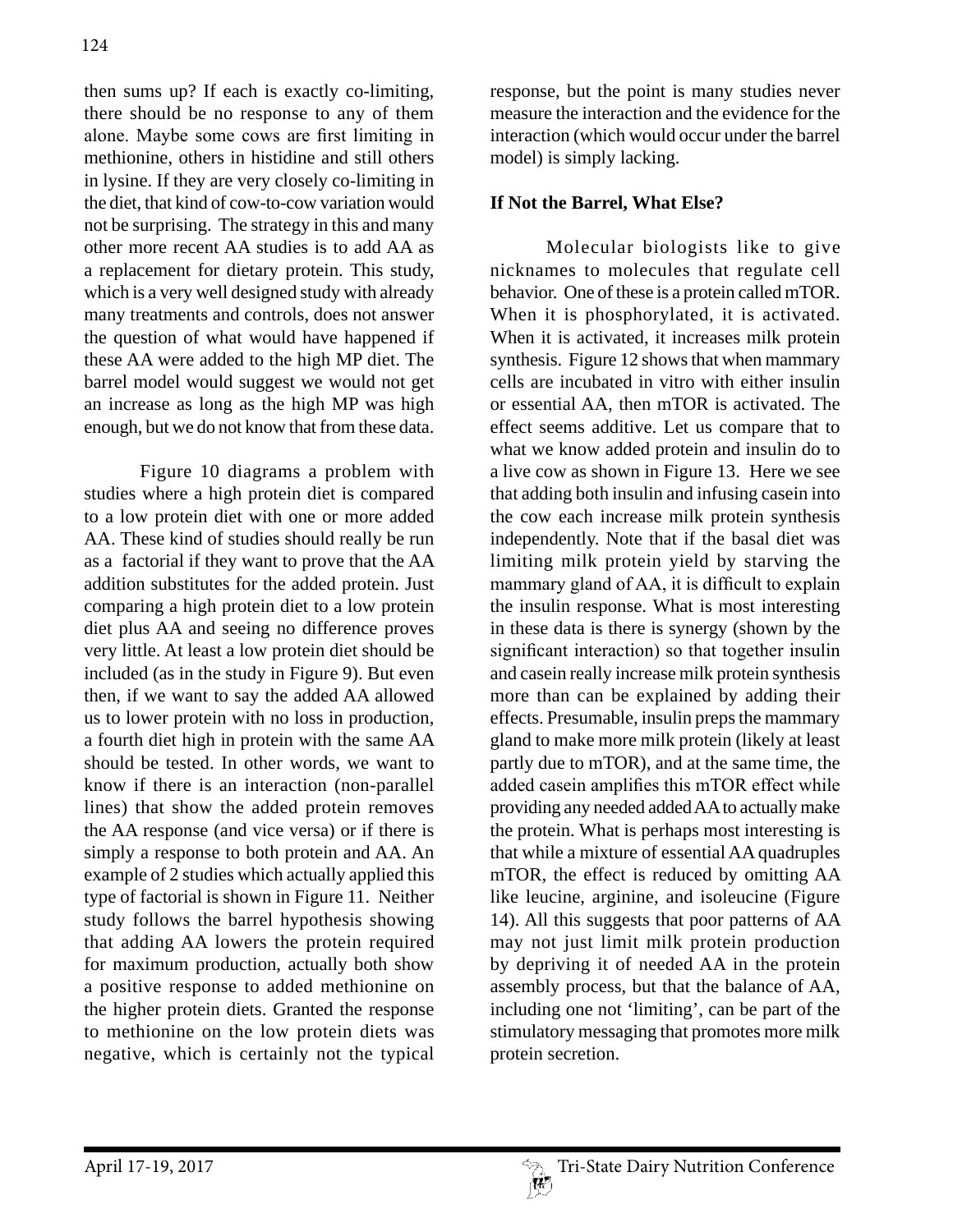The mTOR story is intriguing. The complete biology of this almost certainly includes other mechanisms that can explain responses "outside the barrel". It is important to keep our minds open about what causes responses of increased milk protein yield in cows. Many data sets that may "fit" the barrel model do not really firmly prove it and should be understood accordingly. A summary of the interacting factors discussed in this paper are shown in Figure 15.

# **References**

Appuhamy, J.A., A.L. Bell, W.A. Nayananjalie, J. Escobar, and M.D. Hanigan. 2011. Essential amino acids regulate both initiation and elongation of mRNA translation independent of insulin in MAC-T cells and bovine mammary tissue slices. J. Nutr. 141:1209-1215.

Appuhamy, J.A., N.A. Knoebel, W.A. Nayananjalie, J. Escobar, and M.D. Hanigan. 2012. Isoleucine and leucine independently regulate mTOR signaling and protein synthesis in MAC-T cells and bovine mammary tissue slices. J. Nutr. 142:484-491.

Broderick, G.A., M.J. Stevenson, R.A. Patton, N.E. Lobos, and J.J. Olmos Colmenero. 2008. Effect of supplementing rumen-protected methionine on production and nitrogen excretion in lactating dairy cows. J. Dairy Sci. 91:1092- 1102.

Giallongo, F., M.T. Harper, J. Oh, J.C. Lopes, H. Lapierre, R.A. Patton, C. Parys, I. Shinzato, and A.N. Hristov. 2016. Effects of rumenprotected methionine, lysine, and histidine on lactation performance of dairy cows. J. Dairy Sci. 99:4437-4452.

Griinari, J.M., M.A. McGuire, D.A. Dwyer, D.E. Bauman, D.M. Barbano, and W.A. House. 1997. The role of insulin in the regulation of milk protein synthesis in dairy cows. J. Dairy Sci. 80:2361-2371.

Kajikawa, H., M. Mitsumori, K. Tajima, and M. Kurihara. 2005. Short Communication: Amino acids antagonistic to the amino acids inhibitory for growth rate of mixed ruminal bacteria. J. Dairy Sci. 88:2601-2603.

Leonardi, C., M. Stevenson, and L.E. Armentano. 2003. Effect of two levels of crude protein and methionine supplementation on performance of dairy cows. J. Dairy Sci. 86:4033-4042.

Vanhatalo, A., P. Huhtanen, V. Toivonen, and T. Varvikko. 1999. Response of dairy cows fed grass silage diets to abomasal infusions of histidine alone or in combinations with methionine and lysine. J. Dairy Sci. 82:2674- 2685.

Volden, H., and O.M. Harstad. 1998. Amino acid composition of bacteria harvested from the rumen of dairy cows fed three diets differing in protein content and rumen protein degradability at two levels of intake. Acta Agriculturae Scandinavica, Section A — Animal Science 48:210-215.

Zanton, G.I., G.R. Bowman, M. Vázquez-Añón, and L.M. Rode. 2014. Meta-analysis of lactation performance in dairy cows receiving supplemental dietary methionine sources or postruminal infusion of methionine. J. Dairy Sci. 97:7085-7101.

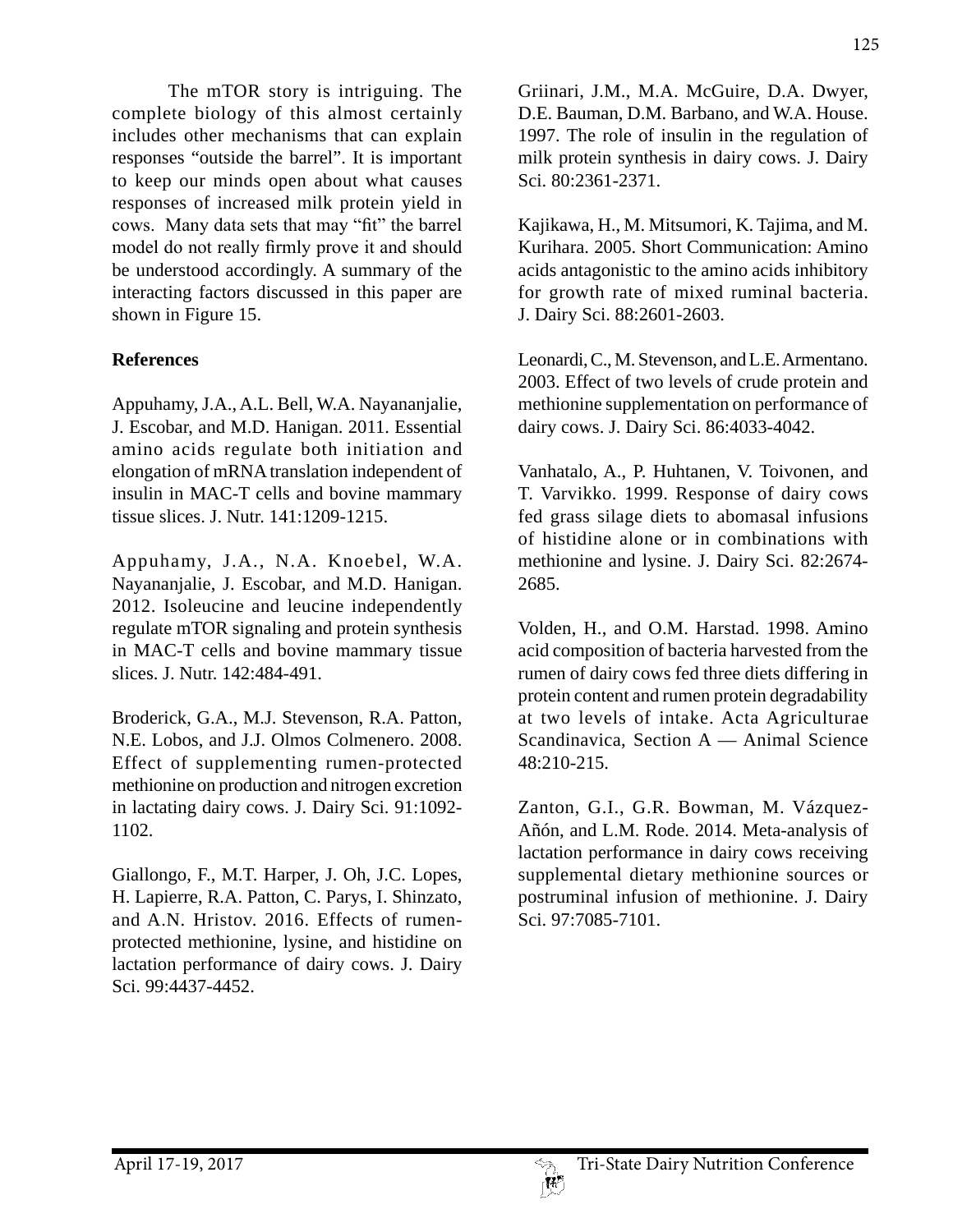

**Figure 1.** Classic description of amino acid balance. Amino acid levels (represented by stave length) is expressed as fraction of the requirement, not in absolute concentration in the diet.



**Figure 2.** Microbial energy, mostly derived from fermentation of carbohydrate, drives microbial reproduction which is microbial protein yield. Microbial reproduction can also be limited by the amount or nature of the rumen degraded protein (**RDP**) in the diet. If the microbial population replacement is limited by the dietary RDP, energy fermentation, production of volatile fatty acids for the host cow, and degradation of dietary carbohydrate is reduced as well (**VFA** = volatile fatty acids).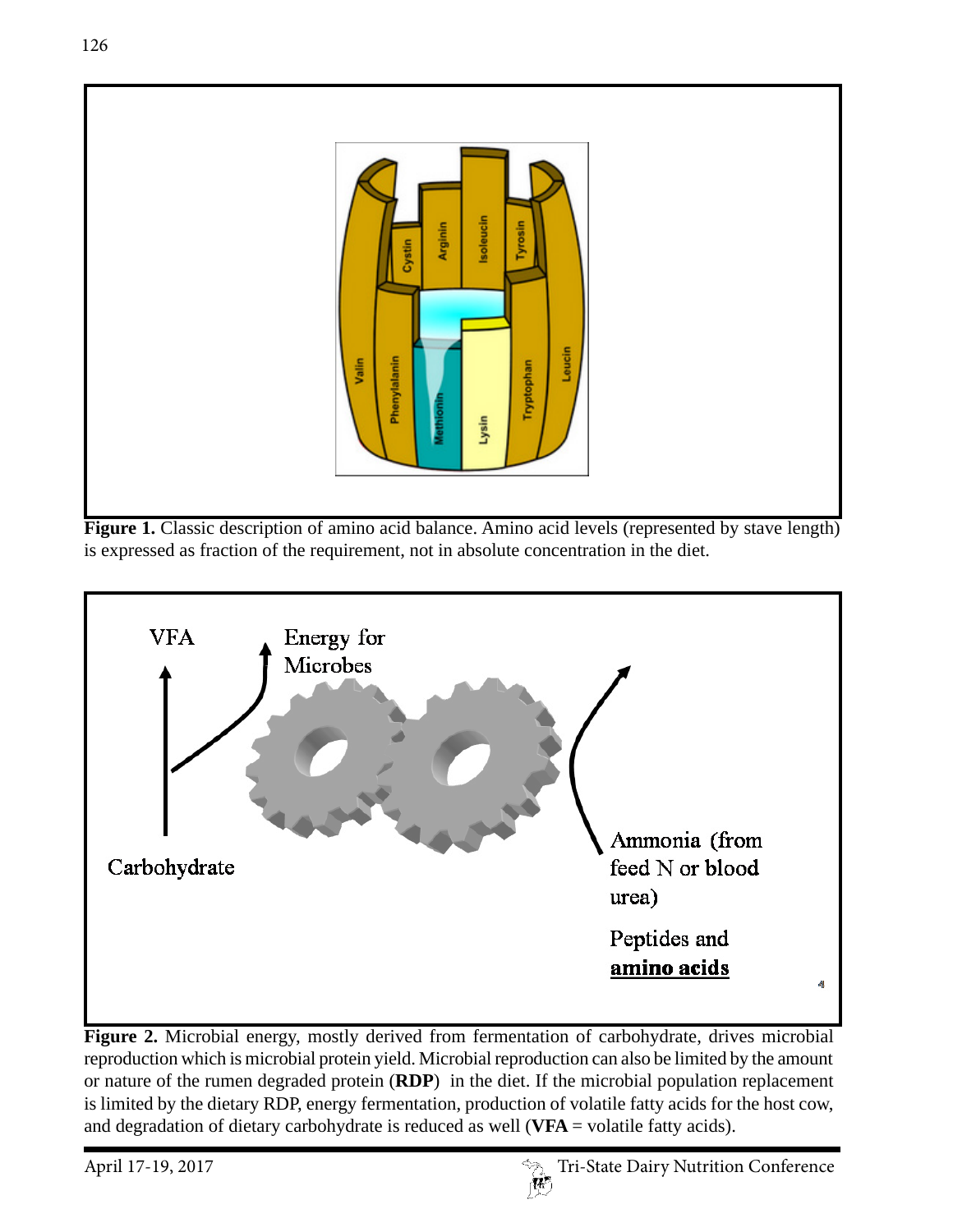

**Figure 3**. Content of methionine (**met**) and lysine (**lys**) in milk, rumen bacteria, and various feed sources. If lysine and methionine are used with identical efficiency to make milk protein, then rumen bacteria are a pretty good source for milk protein , but with methionine more limiting than lysine. There is no reason to assume the efficiency of utilization is the same as pathways of catabolism are quite separate.



**Figure 4.** Response of a mixed rumen microbial population to sequential subtraction of amino acids from the media. (Kajikawa et al., 2005)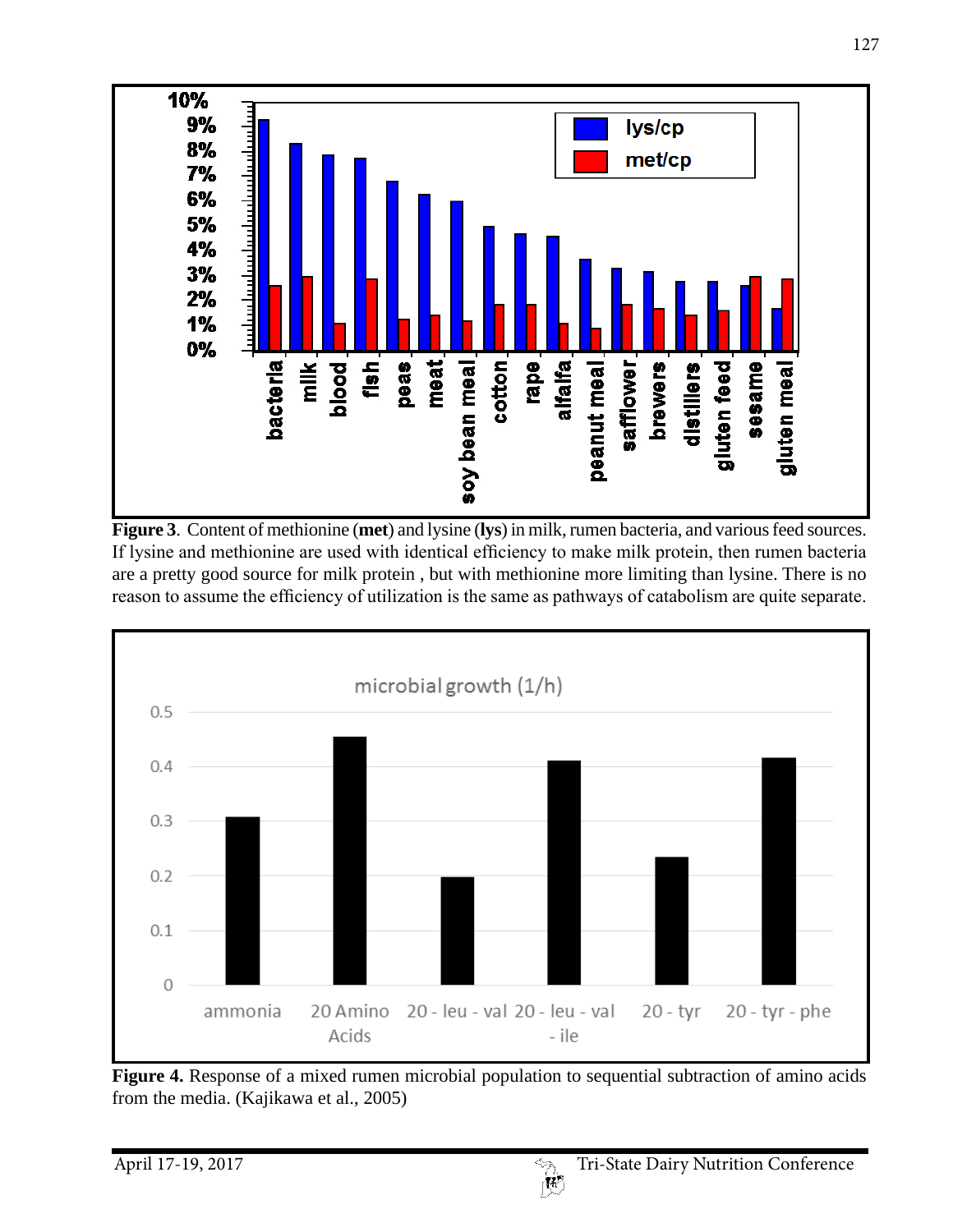

**Figure 5.** Amino acids are subject to obligatory and induced inefficiency. If amino acid supply is elevated above the potential milk secretion rate, inneficiancy is induced. Likewise if milk yield potential is reduced by some other cause, amino acid inefficiency of conversion to milk protein will also be induced (**MP** = metabolizable protein).



**Figure 6**. The efficiency with which an amino acid or total protein is used is dependent on the range over which it is fed and the overall maximal potential for milk yield (**AA** = amino acids).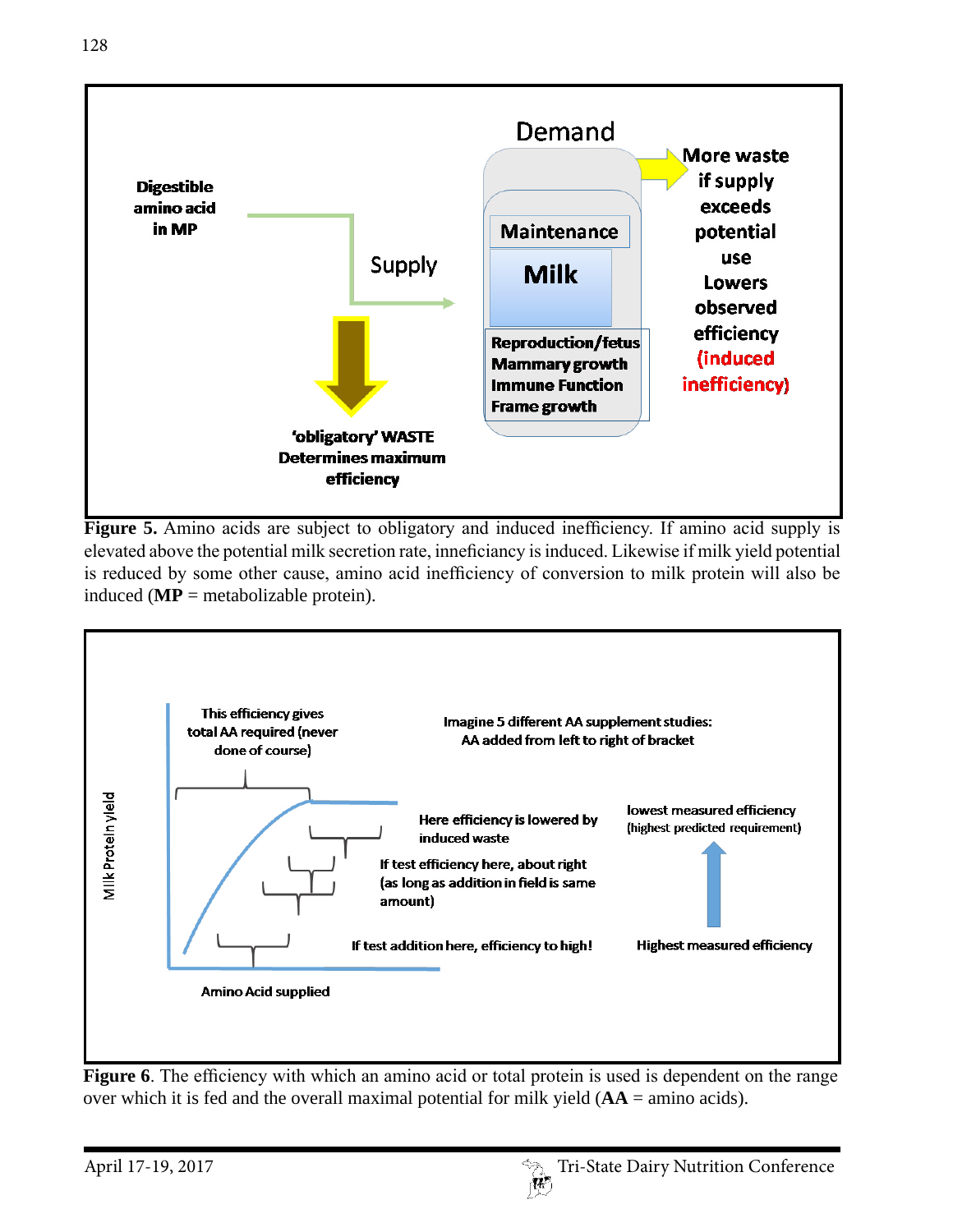|                   | n. | <b>DMI</b> | <b>MYIE</b> | <b>PYIE</b> | <b>PPER</b> | <b>FYIE</b> | <b>FPER</b> |                | n. | <b>DMI</b> | <b>MYIE</b> | <b>PYIE</b> | <b>PPER</b>   | <b>FYIE</b> | <b>FPER</b> |
|-------------------|----|------------|-------------|-------------|-------------|-------------|-------------|----------------|----|------------|-------------|-------------|---------------|-------------|-------------|
|                   |    |            | kg/d        | g/d         | %           | g/d         | %           |                |    |            | kg/d        | g/d         | x             | g/d         | %           |
| <b>Control</b>    |    | 34 22.4    | 34.5        | 1033        | 2.99        | 1201        | 3.57        | <b>Control</b> | 31 | 23.1       | 31.8        | 969         | 3.08          | 1116        | 3.56        |
| <b>Methionine</b> |    | 60 22.3    | 34.3        | 1045        | 3.04        | 1214        | 3.61        | Met + Lys      |    | 71 23.1    | 32.3        | 1011        | 3.16          | 1118        | 3.52        |
| <b>SEM</b>        |    | .7         | 1.6         | 49          | .04         | 60          | .15         | <b>SEM</b>     |    | 8.         | 1.5         | 41          | .03           | 37          | .08         |
| Pvalue            |    | .65        | .28         | .04         | < 0001      | .20         | .03         | Pvalue         |    | .99        | .07         |             | < 0001 < 0001 | .87         | .18         |

**Figure 7**. Response to only supplemental methionine or methionine plus lysine, for intake, milk yield (**MYIE**), protein yield (**PYIE**) and concentration (**PPER**), and fat yield (**FYIE**) and concentration (**FPER**). For a more recent review of different methionine supplement methods, see Zanton et al., 2014.

|                 | basal   | His  | His Met | His Lys | His Met Lys |
|-----------------|---------|------|---------|---------|-------------|
| Milk (kg/day)   | $22.9*$ | 23.6 | 23.7    | 24.2    | 23.7        |
| Protein (g/day) | 695*    | 721  | 728     | 717     | 729         |
| $*P < 0.05$     |         |      |         |         |             |
|                 |         |      |         |         |             |

**Figure 8**. Response to histidine (**His**), or histidine with added methionine (**Met**) and lysine (**Lys**). Note this makes a good case for His as the first limiting amino acid, with maybe methionine being second. But nowhere do we measure the effect of methionine and/or lysine alone (Vanhatlo et al., 1999).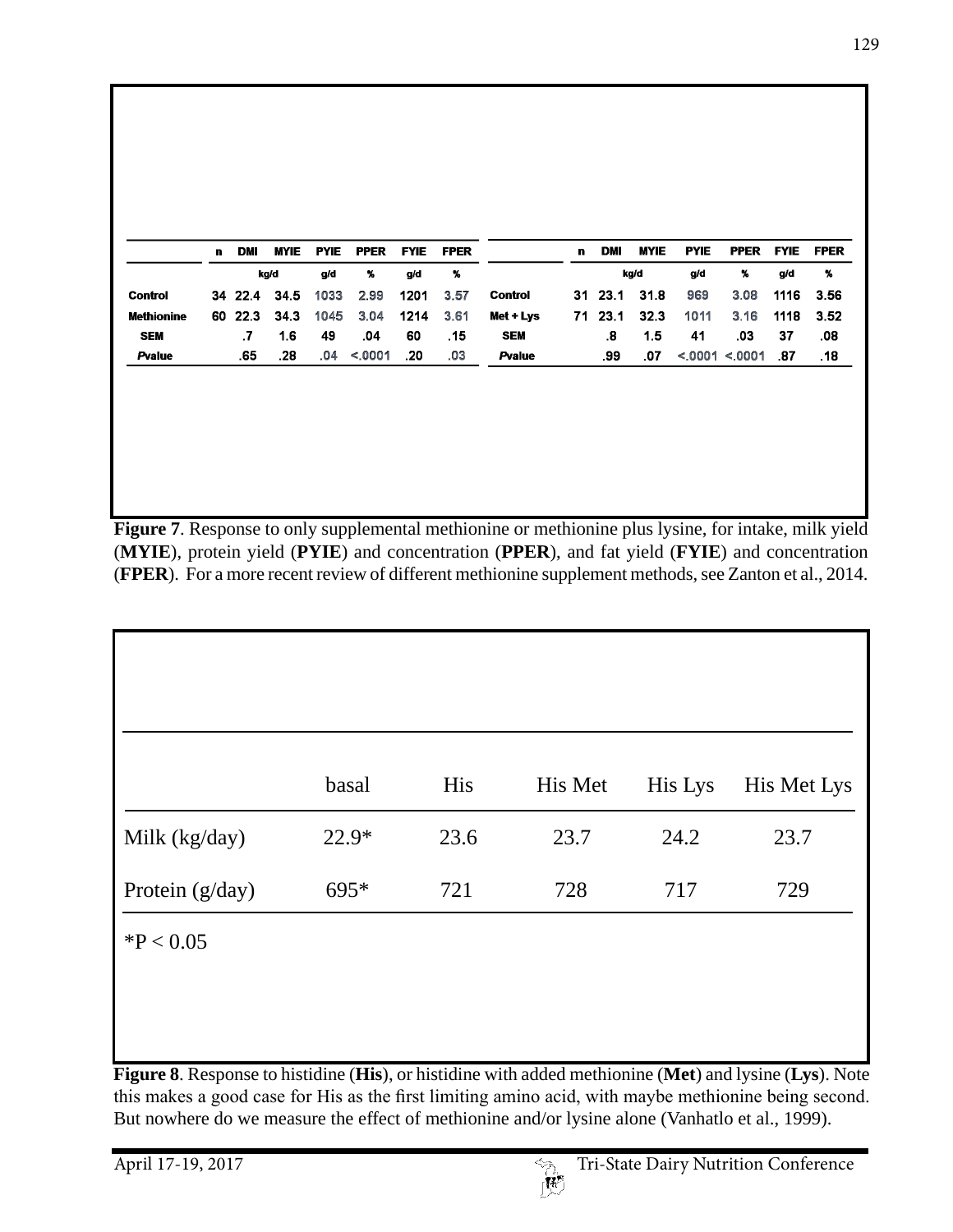

**Figure 9**. Response to histidine (**His**), methionine (**Met**), and lysine (**Lys**) separately and combined. This study tests each amino acid separately and only gets a significant response to the three combined. This study also has a low and high metabolizable protein diet to serve as negative and positive control. Note there is no test of added amino acids to the high MP diet (Giallongo et al., 2016) (**MP** = metabolizable protein).



**Figure 10**. Open squares mean no amino acid (**AA**) added, closed means amino acid added. Studies often include the closed circle (low protein plus amino acid) and the open square (high protein with no amino acids). To really prove the barrel model can be used to safely lower dietary protein, the graph should look like the upper left response. The upper right response says any diet is ok, and low protein without amino acid is probably the cheapest diet to feed. The lower right figure says animals respond to both more protein and added amino acids.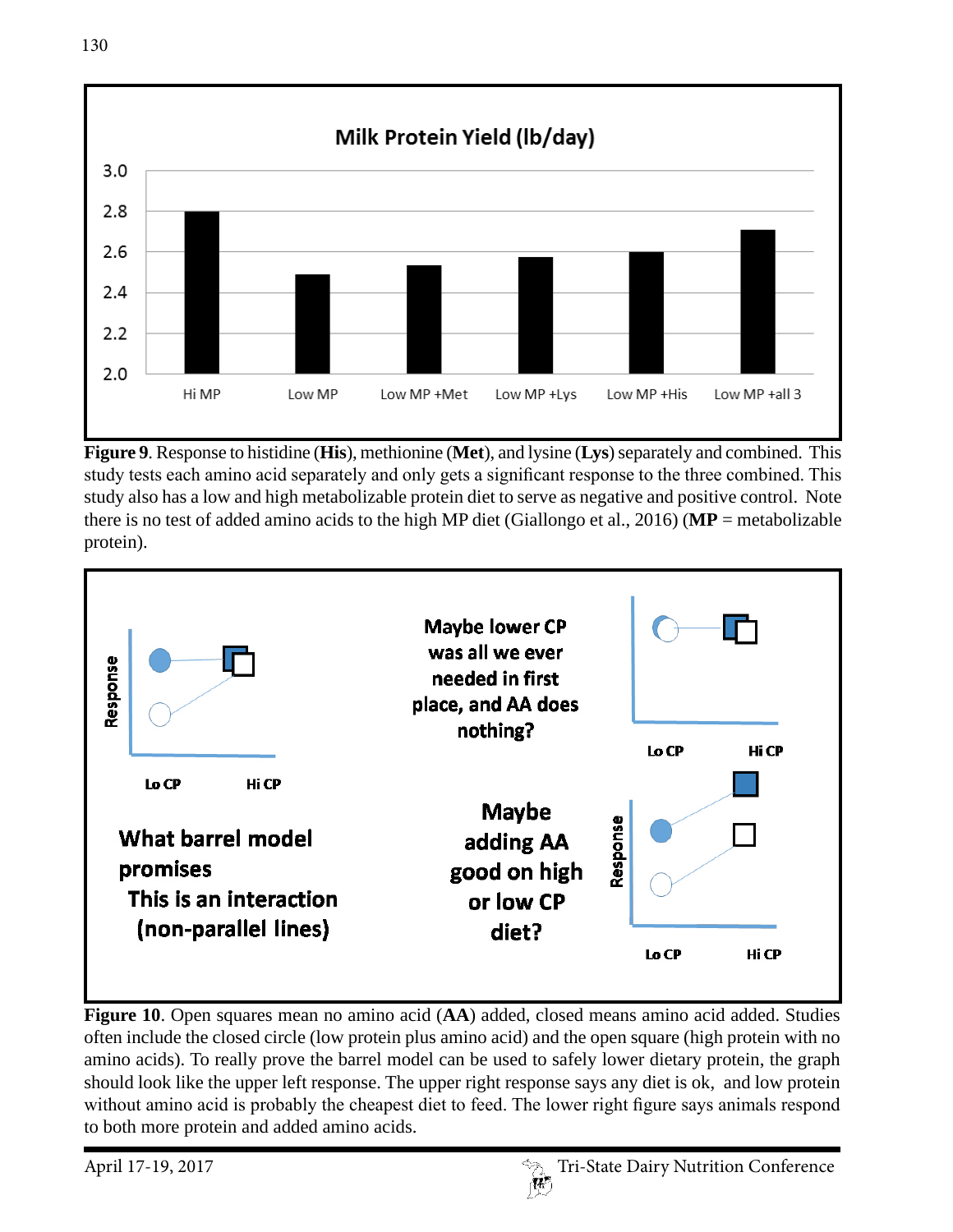

**Figure 11.** Studies that did factorial treatments of protein and amino acids. These studies actually only showed a response to methionine (**M**) on the high protein diets.



**Figure 12.** This figure shows that the mTOR molecule in mammary cells can be activated by either insulin or a mixture of essential amino acids (**AA**). Once activated (by phosphorylation), the mTOR protein should signal the mammary cells to make more protein (but protein synthesis not measured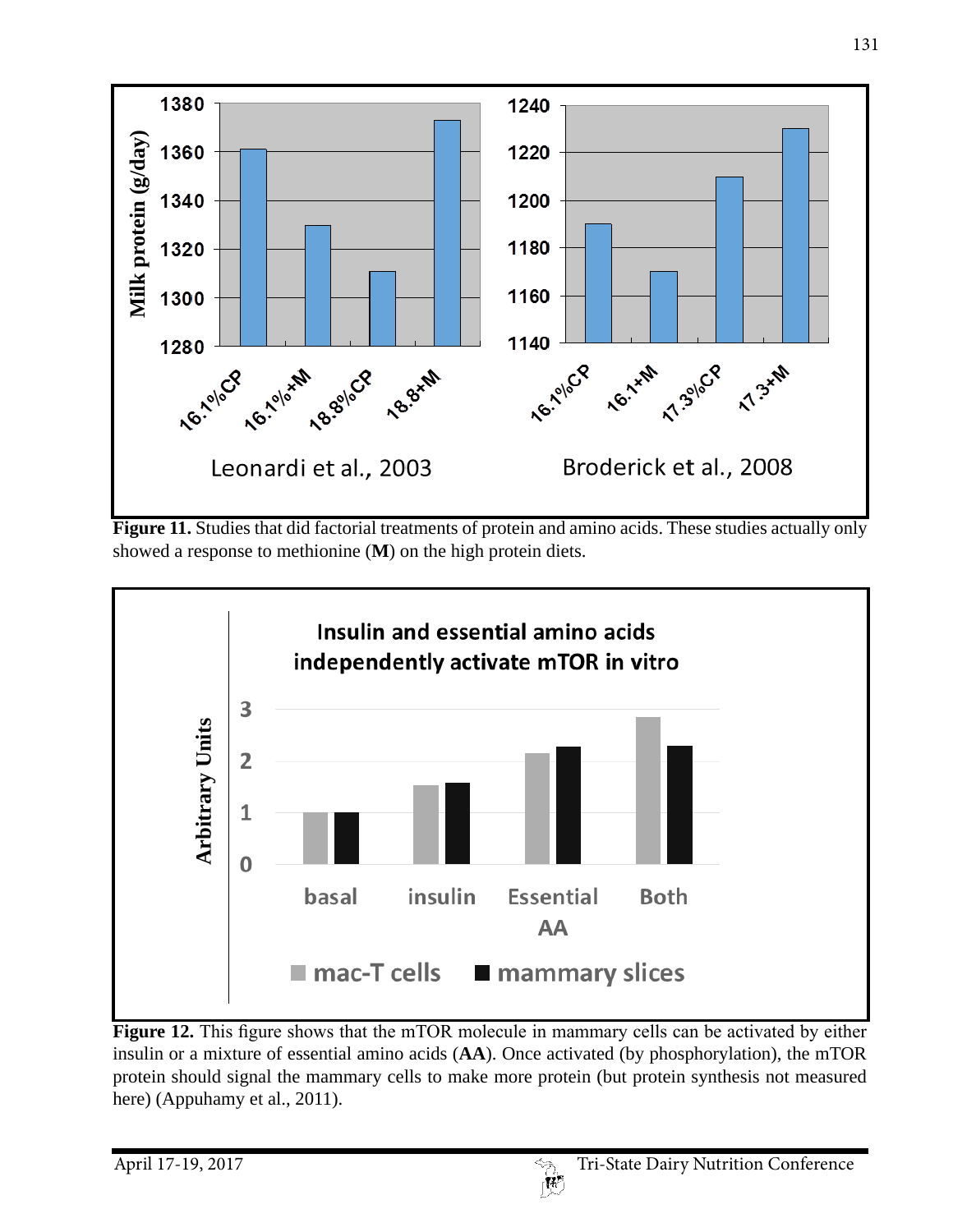|                  | Control Insulin Casein Both |      |             | P < 0.05      |
|------------------|-----------------------------|------|-------------|---------------|
| Insulin, $ng/ml$ | 1.5                         |      | 6.3 1.6 7.3 | insulin $(I)$ |
| Milk, kg/day     | 26.3 27.0                   |      | 28.6 30.5   | casein $(C)$  |
| Protein, kg/day  | 0.81                        | 0.84 | $0.89$ 1.04 | $C, I, C^*I$  |

**Figure 13.** Insulin or abomasal casein increase milk protein secretion separately, but when combined, the effect is more than additive. This could be due to increased mTOR signaling by both and also increased supply of amino acids for protein building blocks (Griinari et al., 1997).

| In vitro, direct effect of   | <b>Treatment</b> | mTOR         |
|------------------------------|------------------|--------------|
| essential amino acid removal |                  | Fold of +EAA |
| on mTOR                      | +EAA             | 1.00         |
|                              | $-LVS$           | 1.08         |
|                              | $-Thr$           | 0.88         |
|                              | $-$ Phe          | 0.82         |
|                              | $-Trp$           | 0.73         |
| Note: Essential AA with      | $-HiS$           | 0.71         |
|                              | –Met             | 0.65         |
| biggest effects are not      | $-Arq$           | $0.51*$      |
| thought of as limiting       | $-Val$           | 0.56         |
|                              | $-\mathsf{Leu}$  | $0.53*$      |
|                              | $-$ Ile          | $0.43*$      |
|                              | $-EAA$           | $0.24*$      |
|                              | <b>SEM</b>       | 0.19         |
|                              | P value          | 0.01         |

**Figure 14**. Addition of a complete mixture of essential amino acids (**EAA**) quadruples mTOR activity in vitro in mammary cells, but omitting arginine, leucine, or isoleucine from this mixture reduces the mTOR stimulation. Note these are not usually thought to be limiting amino acids for cows, and probably aren't as building blocks for milk protein, but may help other signals that increase the potential for milk protein yield. (Appuhamy et al., 2012)